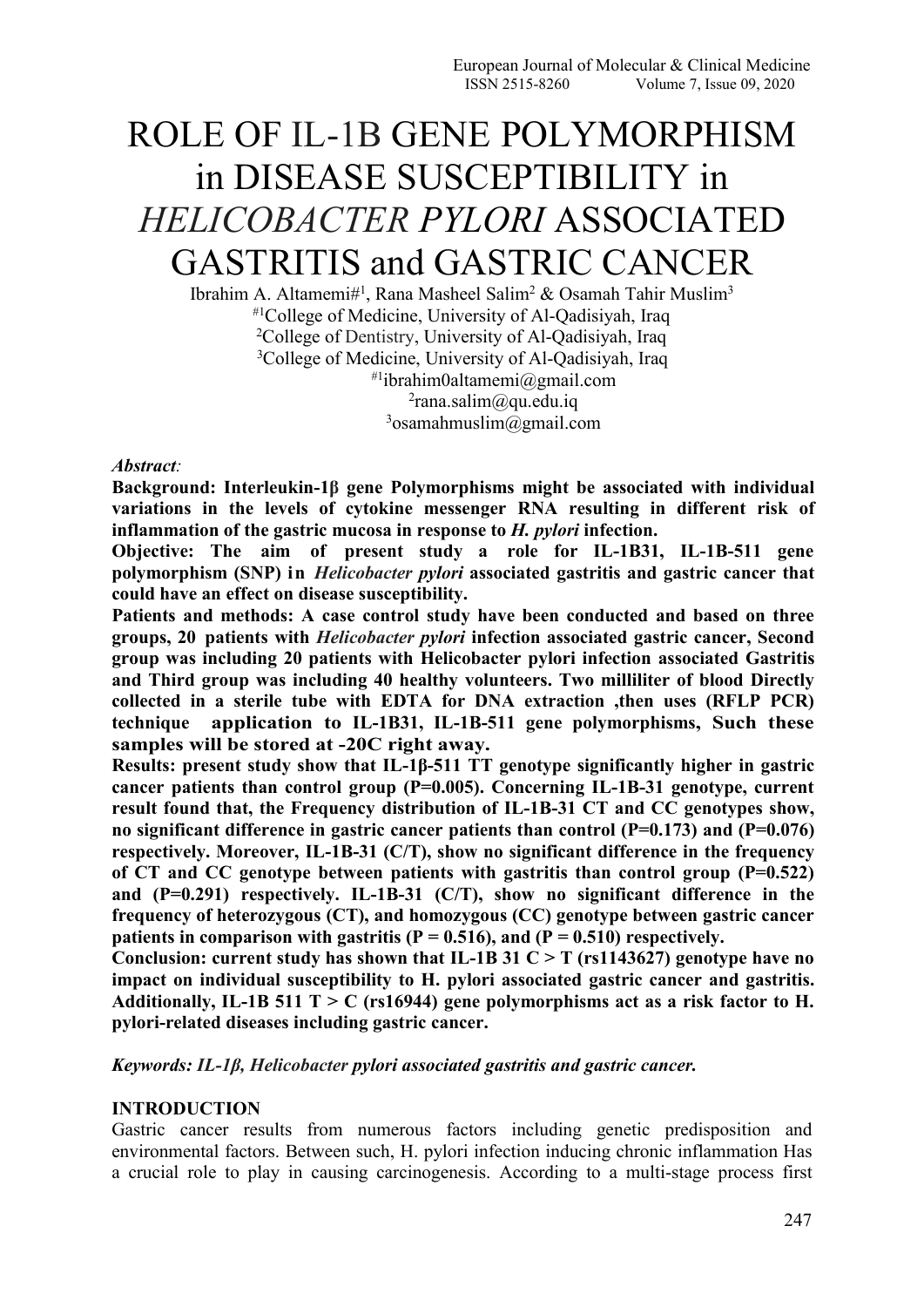described by Correa, H. pylori-driven inflammation triggers the development of intestinal type gastric cancer leading to typical stages of mucosal alterations such as chronic gastritis, glandular atrophy, intestinal metaplasia, dysplasia, before reaching the final stage of invasive gastric cancer [1]. Accumulating data indicate the gastric cancer is a complex multi-stage and multifactorial process and the product of interactions between the genes and the environment. Genetic variations in certain main genes which alter the ability of the host to respond to environmental stimulation may help to explain inter individual variability in the clinical outcome related to H. pylori [2]. IL-1 $\beta$  was of particular interest among them, because it closely influences the gastric physiological behavior in response to an infection of H. pylori [3]. These cytokines play a key role in deciding the etiology of gastric disease. Several studies have shown that the degree of IL1B expression in the promoter region of the gene can affect two allelic variants at positions -511 (T / T,  $rs16944$ ) and -31 (C / C,  $rs1143627$ ). An increased IL1B transcription is associated with such an allelic variant. Interleukin 1 beta is a strong regulator of gastric acid secretion. Decreased acidity and effective avoidance of gastric acid secretion in the stomach helps to reduce gastric acid secretion to inhomogeneous resettlement of H. Pylori up to the stomach body from the pylorus. Therefore, such polymorphisms may be regarded as a possible genetic factor in the predisposition of gastritis that determines the risk of malignant transformation [4].

# **MATERIALS AND METHODS**

#### Patient group and sample collection

This case control study comprised of 3 groups, 1st consisted of20 patients with H. pylori associated Gastric Cancer who were observation in Oncology Hospital in Diwaniya in the period for March 2018 to February 2019. Under professional supervision, Lesions observed by endocytoscopy underwent endoscopic biopsy or endoscopic resection. Second group was 20 patients with H. pylori-associated Gastritis who visited Endoscopy Department of Gastroenterology and Hepatology of al-diwanyia Teaching hospital. Individuals with gastritis were recruited consecutively from health checkup examinees that had undergone gastro copy and serologic analysis as part of a screening program for gastritis under the supervision of specialist in internal medicine. While, 3rd group was include 40 healthy volunteers . Venipuncture was used to collect samples from all groups, Two milliliter of Blood directly obtained from a sterile tube containing EDTA for DNA extraction, then uses (RFLP PCR) technique application to IL-1B31, IL-1B-511 gene polymorphisms, Such samples should be frozen at -20C right away.

# PCR RFLP method

PCR RFLP was performed for detection of IL-1B 511, IL-IB 31 gene polymorphism in Gastritis, Gastric Cancer patients and blood samples of healthy control. This method was carried out as defined in the [5].

#### Genomic DNA Extraction

Gene aid's (Frozen Blood) Genomic DNA mini extraction kit (USA) was used to extract the genomic DNA from samples of blood conferring to the instruction of company. Moreover, the Nano-drop spectrophotometer (THERMO, USA) was utilized to extract the genomic blood DNA. It further checked the purity of DNA through absorbance reading at 260/280nm and calculated the concentration of DNA in  $(ng/\mu L)$ .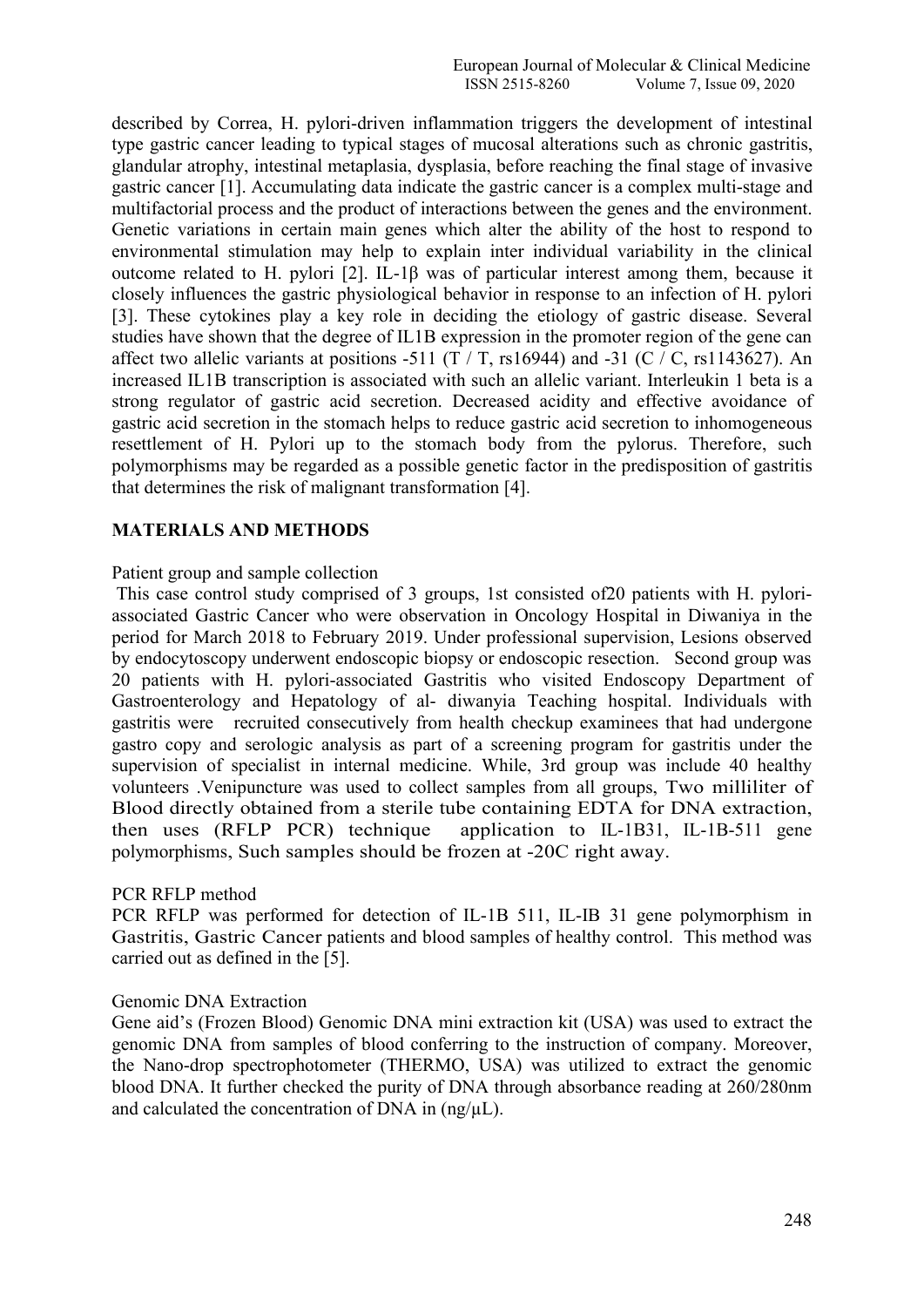# RFLP-PCR Primers

RFLP Primers for detection of The **IL-1B 31, IL-1B 511** polymorphism and were and designed according (5**).** These primers were provided from (Macrogen Company, Korea) as following table (1).

|                         |          | Table (T): RFLP Primers for detection |          |  |
|-------------------------|----------|---------------------------------------|----------|--|
| Primer                  | Sequence |                                       | Amplicon |  |
|                         |          | GCCTGAACCCTGCATACCGT                  |          |  |
| IL-1B 31 $c > T$        | R        | <b>GCCAATAGCCCTCCCTTCT</b>            | $155$ bp |  |
|                         |          | AGAAGCTTCCACCAATACTC                  |          |  |
| IL-1B 511 $\epsilon$ >T |          | ACCACCTAGTTGTAAGGAAG                  | 152 bp   |  |

 $Table (1)$ : RFLP Primers

NCBI-SNP: IL-1B 31 C > T (rs1143627), IL-1B 511 T > C (rs16944)

# **RESULTS**

IL-1β-511 (C/T) genotype and allele study among control and study groups

The frequency of heterozygous (CT) genotype showed no significant difference between gastric cancer and control group ( $P = 0.509$ ), 20.0 % versus 32.5 %, respectively, as shown in table  $(2)$ , thus heterozygous  $(CT)$  genotype is neither a risk factor nor a protective factor. However, the frequency of homozygous (TT) genotype was significantly higher in gastric cancer patients in comparison with control group  $(P = 0.005)$ , 65.0 % versus 25.0 %, respectively, as shown in table 2. The odds ratio was 7.37 with 95 % confidence interval of 1.68 -32.32 making homozygous (TT) genotype a risk factor for gastric cancer with an etiologic fraction of 0.49, as shown in table (2).

Moreover, there was highly significant difference in frequency distribution of patients with gastric cancer according to IL-1β (C/T) alleles in comparison with control subjects in such a way that allele C was less frequent and allele T was more frequent in gastric cancer patients in comparison with control, 25 % versus 58.8 % and 75 % versus 41.3 %, respectively,  $(P \leq$ 0.001), as shown in table (2).

|                   |             | Gastric cancer<br>$n = 20$ | Control<br>$n = 40$ | $\boldsymbol{P}$                                                                                                 | <b>OR</b> | 95% CI         | EF                | PF             |  |  |
|-------------------|-------------|----------------------------|---------------------|------------------------------------------------------------------------------------------------------------------|-----------|----------------|-------------------|----------------|--|--|
|                   | CC genotype | $3(15.0\%)$                | $17(42.5\%)$        | Reference                                                                                                        |           |                |                   |                |  |  |
|                   | CT genotype | $4(20.0\%)$                | $13(32.5\%)$        | $0.509 \text{ }^{\circ}\text{ }^{\circ}\text{ }^{\circ}\text{ }^{\circ}\text{ }^{\circ}\text{ }^{\circ}\text{ }$ | 1.74      | $0.33 - 9.19$  | 0.1               | $---$          |  |  |
| IL-1 $\beta$ -511 | TT genotype | $13(65.0\%)$               | $10(25.0\%)$        | $0.005 \text{ } \frac{1}{2}$ HS                                                                                  | 7.37      | $1.68 - 32.32$ | 0.49              | $---$          |  |  |
|                   | C allele    | $10(25.0\%)$               | 47 $(58.8\%)$       | $< 0.001 \;$ ¥                                                                                                   | 0.23      | $0.10 - 0.54$  | $---$             | 0.36           |  |  |
|                   | T allele    | $30(75.0\%)$               | 33 (41.3 %)         | <b>HS</b>                                                                                                        | 4.27      | 1.84 - 9.93    | 0.36              | $---$          |  |  |
|                   | TT genotype | $4(20.0\%)$                | $17(42.5\%)$        | Reference                                                                                                        |           |                |                   |                |  |  |
|                   | CT genotype | $9(45.0\%)$                | $15(37.5\%)$        | $0.173 \frac{1}{2}$                                                                                              | 2.55      | $0.65 - 10.01$ | 0.23              | $\overline{a}$ |  |  |
| $IL-1B-31$        | CC genotype | $7(35.0\%)$                | $8(20.0\%)$         | $0.076 \frac{1}{3}$                                                                                              | 3.72      | $0.84 - 16.47$ | 0.34              | $---$          |  |  |
|                   | T allele    | $17(42.5\%)$               | 49 (61.3 %)         | $0.052 \frac{1}{3}$                                                                                              | 0.47      | $0.22 - 1.01$  | $\qquad \qquad -$ | 0.23           |  |  |
|                   | C allele    | $23(57.5\%)$               | 31(38.7%)           | <b>NS</b>                                                                                                        | 2.14      | $0.99 - 4.63$  | 0.23              | $---$          |  |  |

| Table (2): Frequency distribution of patients with gastric cancer according to IL.1 $\beta$ -511 and IL-1B-31 genotypes and alleles in comparison |  |
|---------------------------------------------------------------------------------------------------------------------------------------------------|--|
| with control subjects                                                                                                                             |  |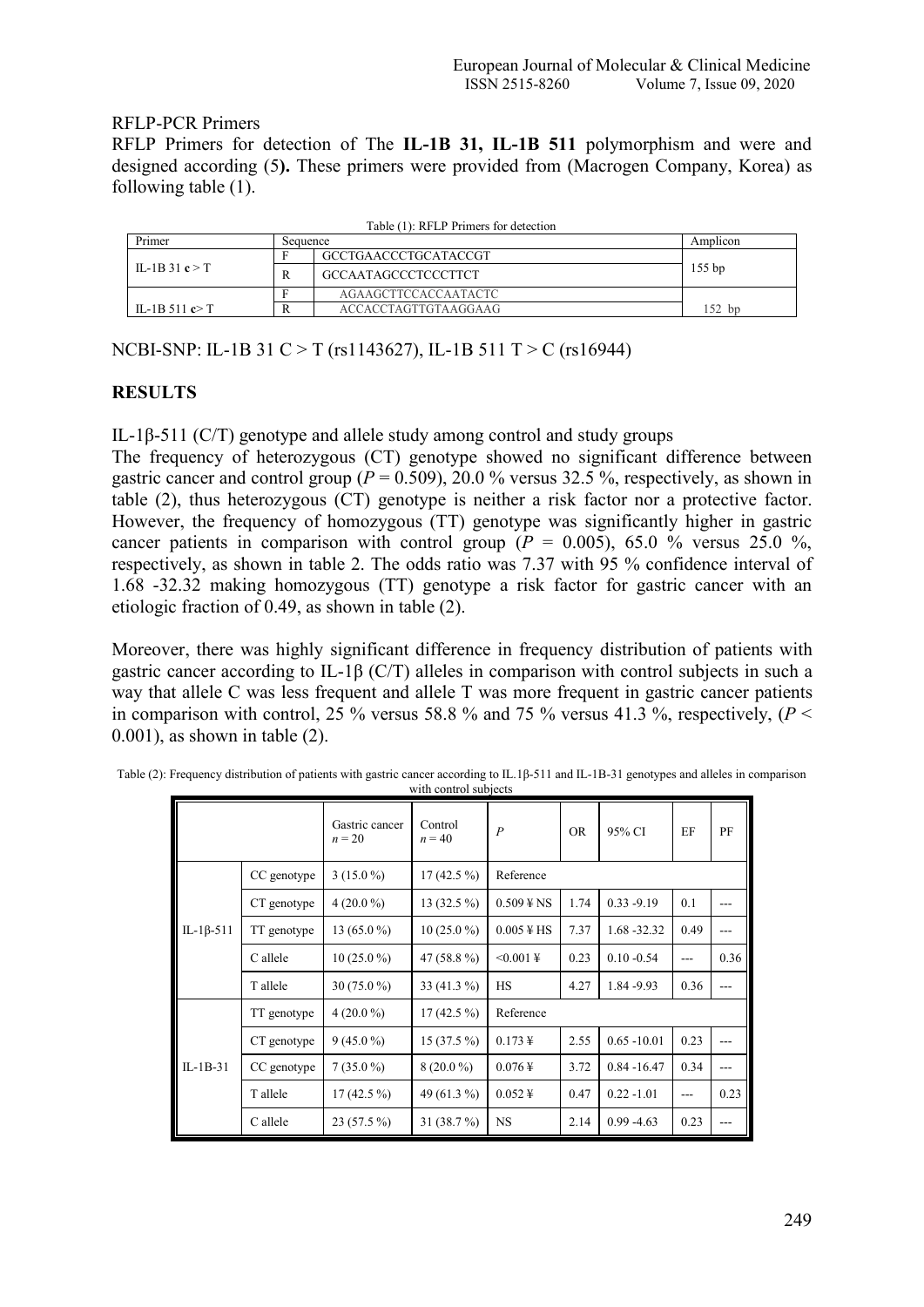*N: number of cases; OR: ratio of odds; CI: interval of confidence; EF: fraction of the etiology; PF: preventive fraction; yen: chi-square test; NS: non-significant*  $P > 0.05$ ; HS: Highly significant at  $P \le 0.01$ 

The Heterozygous Frequency (CT) genotype showed no significant difference between gastritis and control group ( $P = 0.853$ ), 20.0 % versus 32.5 %, respectively, as shown in table 3, thus heterozygous (CT) genotype is neither a risk factor nor a protective factor. In addition, the frequency of homozygous (TT) genotype showed no significant difference between gastritis and control group ( $P = 0.106$ ), 50.0 % versus 25.0 %, respectively, as shown in table (3), thus homozygous (TT) genotype is neither a risk factor nor a protective factor.

Regarding IL-1β-511 (C/T) alleles, There was no significant difference between gastritis patients and the control group in the frequency distribution of those alleles  $P = 0.053$ ), as shown in table (3); thus neither C nor T allele is a risk factor or a protective factor.

|                   |             |                       | $\cdots$            |                     |           |                |                |                |  |  |
|-------------------|-------------|-----------------------|---------------------|---------------------|-----------|----------------|----------------|----------------|--|--|
|                   |             | Gastritis<br>$n = 20$ | Control<br>$n = 40$ | $\boldsymbol{P}$    | <b>OR</b> | 95% CI         | EF             | PF             |  |  |
|                   | CC genotype | $6(30.0\%)$           | $17(42.5\%)$        |                     | Reference |                |                |                |  |  |
|                   | CT genotype | $4(20.0\%)$           | $13(32.5\%)$        | $0.853 \frac{1}{2}$ | 0.87      | $0.20 - 3.74$  | $---$          | 0.03           |  |  |
| IL-1 $\beta$ -511 | TT genotype | $10(50.0\%)$          | $10(25.0\%)$        | $0.106 \frac{1}{3}$ | 2.83      | $0.79 - 10.18$ | 0.32           | $---$          |  |  |
|                   | C allele    | 16 (40.0 %)           | 47 $(58.8\%)$       | $0.053 \frac{1}{5}$ | 0.47      | $0.22 - 1.01$  | ---            | 0.22           |  |  |
|                   | T allele    | 24 (60.0 %)           | 33 (41.3%)          | <b>NS</b>           | 2.14      | $0.99 - 4.63$  | 0.22           | ---            |  |  |
|                   | TT genotype | $6(30.0\%)$           | $17(42.5\%)$        | Reference           |           |                |                |                |  |  |
|                   | CT genotype | $8(40.0\%)$           | $15(37.5\%)$        | $0.522 \frac{1}{2}$ | 1.51      | $0.43 - 5.36$  | 0.12           | $\overline{a}$ |  |  |
| $IL-1B-31$        | CC genotype | $6(30.0\%)$           | $8(20.0\%)$         | $0.291 \frac{1}{2}$ | 2.13      | $0.52 - 8.70$  | 0.23           | ---            |  |  |
|                   | T allele    | $20(50.0\%)$          | 49 (61.3 % %)       | $0.240 \frac{1}{3}$ | 0.63      | $0.29 - 1.36$  | $\overline{a}$ | 0.14           |  |  |
|                   | C allele    | $20(50.0\%)$          | $31(38.7\%)$        | <b>NS</b>           | 1.58      | $0.73 - 3.40$  | 0.14           | ---            |  |  |

Table (3): Frequency distribution of patients with gastritis according to IL.1β-511 and IL-1B-31 genotypes and alleles in comparison with control subjects

*N: number of cases; OR: ratio of odds; CI: interval of confidence; EF: fraction of the etiology; PF: preventive fraction; yen: chi-square test; NS: non-significant*  $P > 0.05$ ; HS: Highly significant at  $P \le 0.01$ 

The frequency of heterozygous (CT) genotype showed no significant difference between gastric cancer and gastritis group ( $P = 0.486$ ), 20.0 % versus 20.0 %, respectively, as shown in table 4, thus heterozygous (CT) genotype is neither a risk factor nor a protective factor. In addition, the frequency of homozygous (TT) genotype showed no significant difference between gastric cancer and gastritis group ( $P = 0.238$ ), 65.0 % versus 50.0 %, respectively, as shown in table (4), thus homozygous (TT) genotype is neither a risk factor nor a protective factor.

Regarding IL-1β (C/T) alleles, there was no significant difference in frequency distribution of those alleles between patients with gastritis and gastric cancer group ( $P = 0.152$ ), as shown in table (4); thus neither A nor T allele is a risk factor or a protective factor.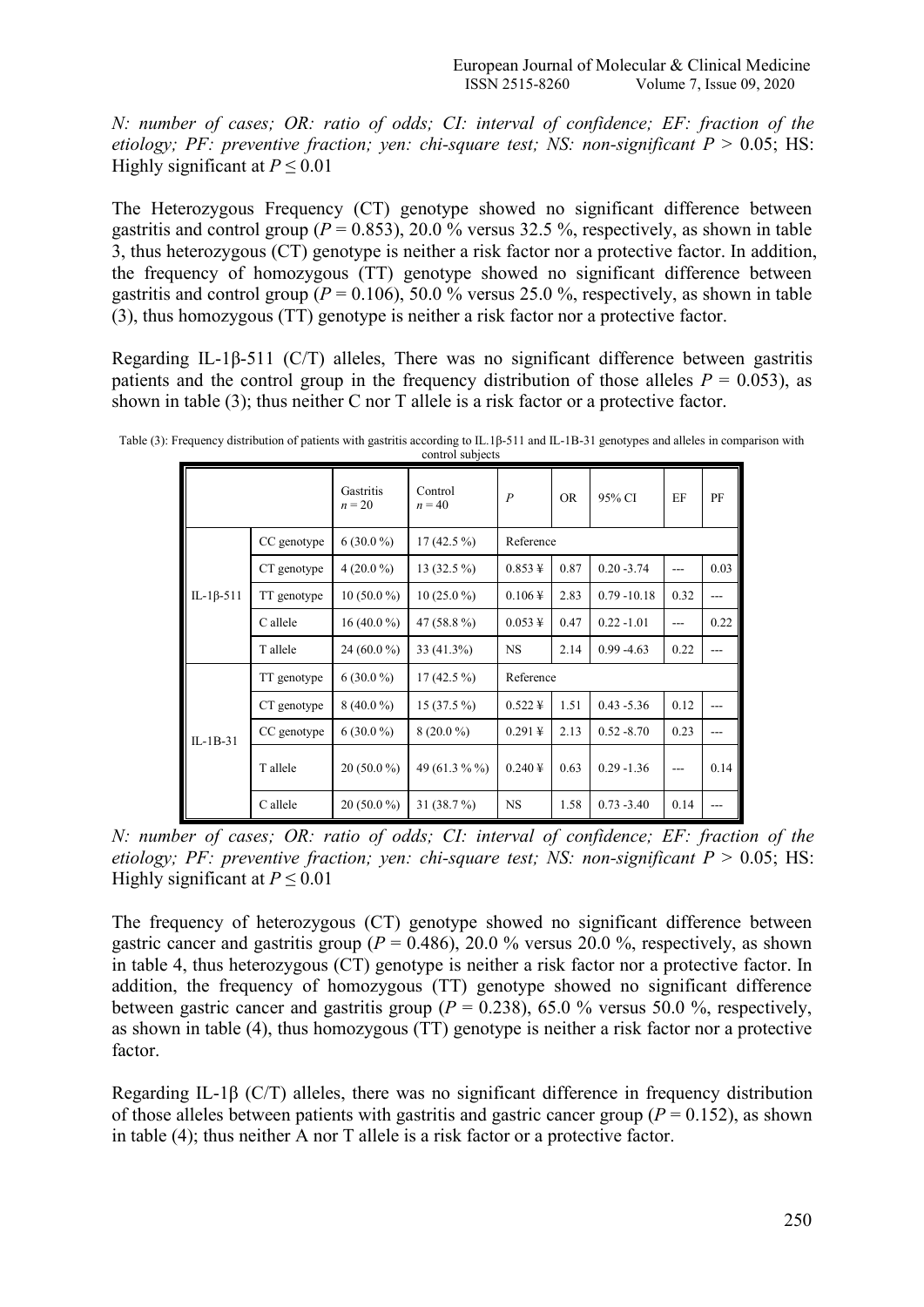# IL-1β-31 (C/T) genotype and allele study among control and study groups

Regarding IL-1B-31 (C/T), there was no significant difference in the frequency of heterozygous (CT) genotype between gastric cancer patients in comparison with control group ( $P = 0.173$ ), 45.0 % versus 37.5 %, respectively, thus heterozygous (CT) genotype is neither a risk factor nor a protective factor. The frequency of homozygous (CC) genotype No significant difference was noted between gastric cancer and control group ( $P = 0.076$ ), 35.0 % versus 20.0 %, respectively, as shown in table (2), thus homozygous (CC) genotype is neither a risk factor nor a protective factor.

Regarding IL-1B-31 (C/T) alleles, there was no significant difference in frequency distribution of those alleles between patients with gastric cancer and control group ( $P =$ 0.052), as shown in table (2); However, this is consider as a border line P value, and according to table 2.

Moreover, IL-1B-31 (C/T), show no significant difference in the frequency of heterozygous (CT) genotype between patients with gastritis in comparison with control group ( $P = 0.522$ ), 40.0 % versus 37.5 %, respectively, thus heterozygous (CT) genotype is neither a risk factor nor a protective factor, table 3. The frequency of homozygous (CC) genotype showed no significant difference between gastritis and control group  $(P = 0.291)$ , 30.0 % versus 20.0 %, respectively, as shown in table  $(3)$ , thus homozygous  $(CC)$  genotype is neither a risk factor nor a protective factor.

In addition IL-1B-31 (C/T) alleles, show no significant difference in frequency distribution of those alleles between patients with gastritis and control group (*P*=0.240), as shown in table (3) thus neither C nor T allele is a risk factor or a protective factor.

Regarding to comparison between Gastric cancer and gastritis, IL-1B-31 (C/T), show no significant difference in the frequency of heterozygous (CT) genotype between gastric cancer patients in comparison with gastritis ( $P = 0.516$ ), 45.0 % versus 40.0 %, respectively, thus heterozygous (CT) genotype is neither a risk factor nor a protective factor, table (4). The frequency of homozygous (CC) genotype showed no significant difference between gastric cancer and gastritis group ( $P = 0.510$ ), 35.0 % versus 30.0 %, respectively, as shown in table (4), thus homozygous (CC) genotype is neither a risk factor nor a protective factor.

In addition to that, IL-1B-31 (C/T) alleles, demonstrated that there was no significant difference in frequency distribution of those alleles between patients with gastric cancer and gastritis group ( $P = 0.501$ ), as shown in table (4); thus neither C nor T allele is a risk factor or a protective factor.

|                 |             | Gastric cancer<br>$n = 20$ | Gastritis<br>$n = 20$ | $\boldsymbol{P}$    | <b>OR</b>      | 95% CI         | EF    | PF    |
|-----------------|-------------|----------------------------|-----------------------|---------------------|----------------|----------------|-------|-------|
|                 | CC genotype | $3(15.0\%)$                | $6(30.0\%)$           | Reference           |                |                |       |       |
|                 | CT genotype | $4(20.0\%)$                | $4(20.0\%)$           | $0.486\,\text{\AA}$ | 2              | $0.28 - 14.20$ | 0.25  | $---$ |
| $IL-1\beta-511$ | TT genotype | 13 $(65.0\%)$              | $10(50.0\%)$          | $0.238 \frac{1}{2}$ | 2.6            | $0.52 - 13.04$ | 0.35  | ---   |
|                 | C allele    | $10(25.0\%)$               | $16(40.0\%)$          | $0.152 \frac{1}{2}$ | 0.5            | $0.19 - 1.30$  | $---$ | 0.28  |
|                 | T allele    | $30(75.0\%)$               | 24 (60.0 %)           | <b>NS</b>           | $\overline{2}$ | $0.77 - 5.20$  | 0.28  | ---   |

Table (4): Frequency distribution of patients with gastric cancer according to IL.1β-511 and IL-1B-31 genotypes and alleles in comparison of gastritis group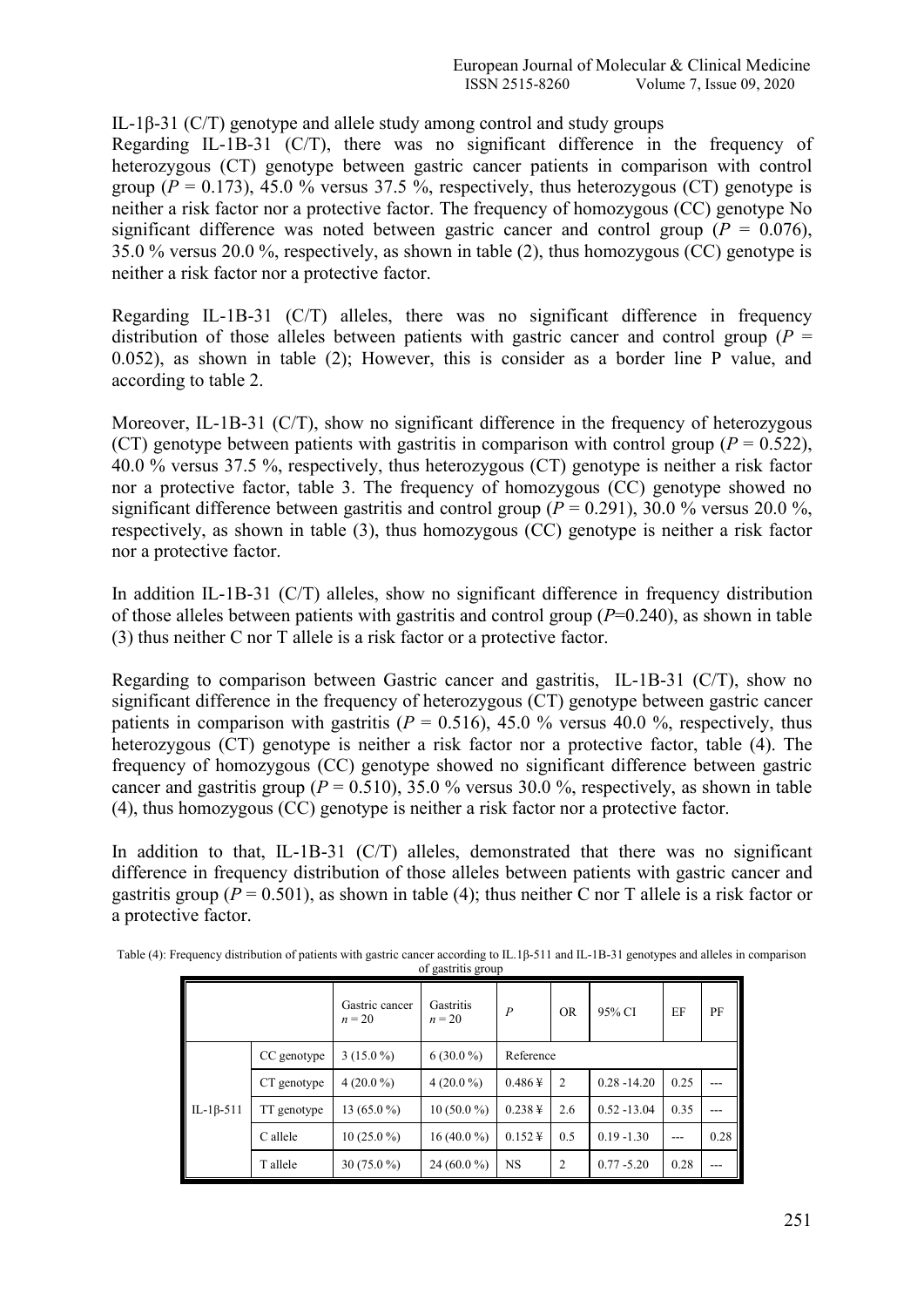|            | TT genotype | $4(20.0\%)$  | $6(30.0\%)$  | Reference           |      |               |       |         |
|------------|-------------|--------------|--------------|---------------------|------|---------------|-------|---------|
|            | CT genotype | $9(45.0\%)$  | $8(40.0\%)$  | $0.516\,\text{\AA}$ | 0.59 | $0.12 - 2.89$ | $---$ | 0.22    |
|            | CC genotype | $7(35.0\%)$  | $6(30.0\%)$  | $0.510 +$           | 0.57 | $0.11 - 3.04$ | $---$ | 0.23    |
| $IL-1B-31$ | T allele    | $17(42.5\%)$ | $20(50.0\%)$ | $0.501 \frac{1}{3}$ | 0.74 | $0.31 - 1.78$ | $---$ | 0.14    |
|            | C allele    | $23(57.5\%)$ | $20(50.0\%)$ | <b>NS</b>           | 1.35 | $0.56 - 3.27$ | 0.14  | $- - -$ |

*N: number of cases; OR: ratio of odds; CI: interval of confidence; EF: fraction of the etiology; PF: preventive fraction; yen: chi-square test; NS: non-significant*  $P > 0.05$ ; HS: Highly significant at  $P \le 0.01$ 

# **DISCUSSION**

The findings of the current research are supported by previous studies, as such studies have shown that H. The synergistic effect of pylori infection on the production of GC with IL-1 $\beta$ gene polymorphisms (6). And the IL-1 $\beta$ -511 T allele is more commonly observed at H. Pylori-positive, rather than H, patients. Non-GC patients with Pylori-negative [7]. Interestingly, infection with H. pylori alone has only a marginal impact on the production of GC, yet in combination with the genotype IL-1β-511 T / T[5], the risk of GC is substantially increased. Likewise, an IL-1β-511TT genotype patient with an active H. pylori Infection with raises the risk of developing GC [8]. In particular, the highest risk carriers are patients with both high-risk bacterial and host genotypes (vacuolating cytotoxin gene A s1 region (vacAs1)/IL-1β-511\*T carrier, vacAm1 / IL-1β-511\*T carrier, and cytotoxin-related gene A (cagA)-positive / IL-1β-511\*T carrier). [9]. In South China, children with IL-1β-511TT/- 31CC have an increased risk of relatively significant histological changes in the gastric mucosa, where H. pylori The prevalence of infection is (10). Likewise, in patients with IL-  $1\beta$ -511T/-31CC there is a greater occurrence of intestinal metaplasia and atrophic gastritis. [11]. Furthermore, In comparison to H, pylori-related atrophic gastritis was shown as the more malignant phenotype. In patients with H. pylori- negetive atrophic gastirtis IL-1β- 31CC/-511TT genotype d, [12]. In addition, patients with both host and bacterial high-risk genotypes  $(cagA(+)/vacAs1(+)/IL-1\beta-511T)$  Serious gastric disorders have the highest incidence (severe lymphocyte and granulocyte infiltration, atrophic gastritis, and intestinal metaplasia). Mechanistically, H. Pylori IL-1β-induced infection, which, in turn , promotes gastric carcinogenesis by affecting both inflammatory and epithelial cells. [13]. In the Hamajima study, the T allele IL-1β-31 polymorphism was found to be correlated with susceptibility to recurrent H pylori infection.(14), wheraes IL-1β-31 CC may be associated with The risk of developing relatively seriuos gastritis in South China [14]. In other metaanalysis study, IL-1β-31 C allele or CC genotype could increase the gastritis risk in the Caucasian population, while it could decrease the gastritis risk in the population of Mexican. The contradictory results between the Caucasian population and the Mexican population can be due to constitutions of the population and distributions of the genotype. Separate constitutions of the population may also account for the difference between the Asian and Caucasian populations. The lack of interaction between IL-1β polymorphisms and the incidence of gastritis in the Indian population is suspected to be attributed to the relatively lower level of cytokines secreted in the mucosa than in the Caucasian population. [15]. As IL-1β polymorphisms are entirely unrelated to the risk of gastritis in the Asian population, the level of cytokine expression can also affect the epidemiological outcomes of the entire Asian population. However, in the present analysis, there is no association of  $IL-1\beta-31$ polymorphism with the risk of gastritis. One potential explanation is that IL-1β-31 is located in the TATA box, which may directly affect the expression of IL-1β, while IL-1β-511 is not. The latest results of IL-1β-31 polymorphism have been clear with the previous study [16].